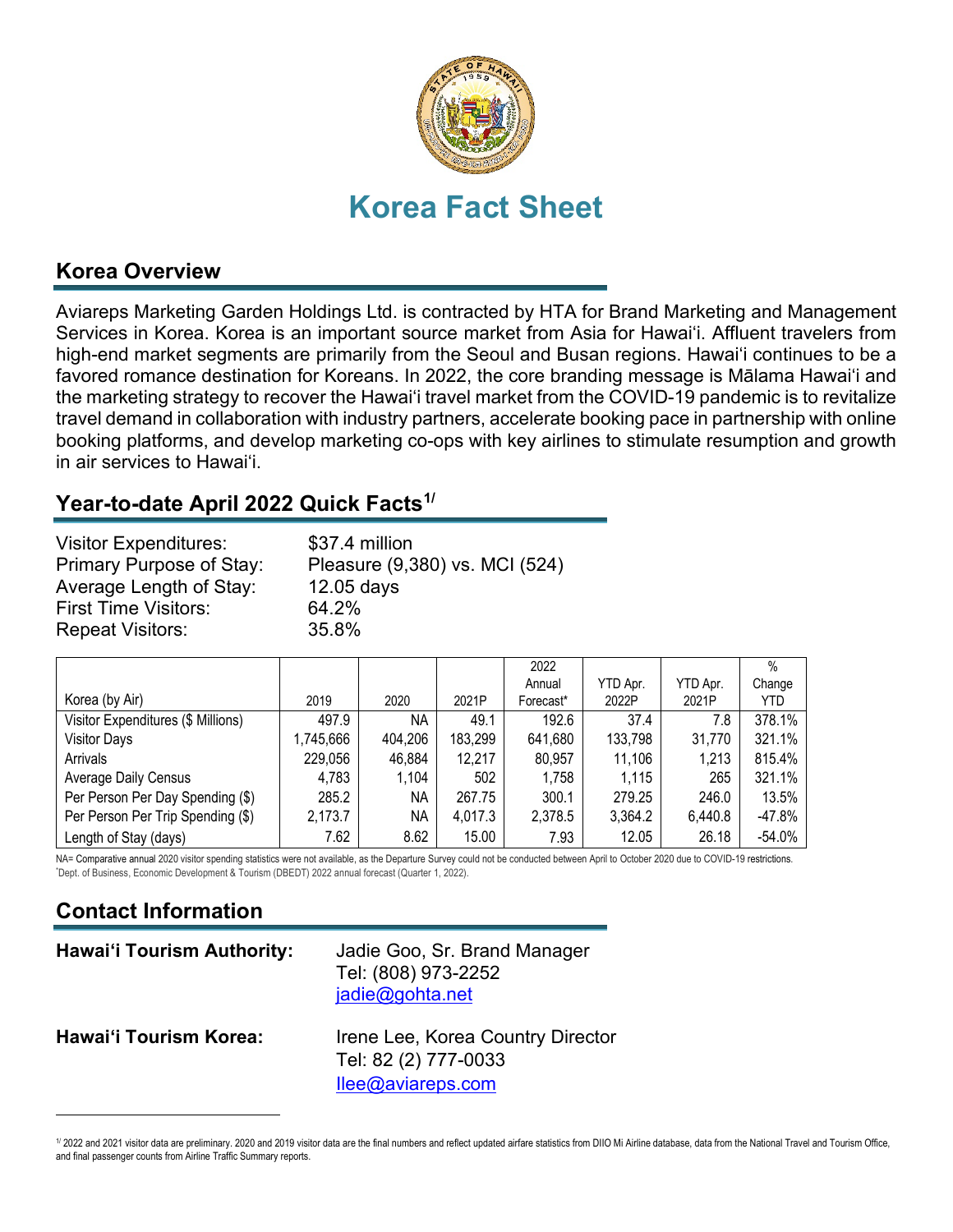#### **Market Summary**

Prior to the global COVID-19 pandemic, Hawai'i achieved record-level visitor expenditures and arrivals in 2019 through February 2020. On March 26, 2020, the state implemented mandatory quarantine and travel restrictions. Subsequently, nearly all trans-Pacific and interisland flights were canceled, cruise ship activities were suspended and tourism to the islands all but shut down. In October 2020, the state initiated the Safe Travels program, which allowed travelers to bypass quarantine if they had a valid negative COVID test. Through March 25, 2022, domestic passengers could bypass the state's mandatory self-quarantine if they were vaccinated or have a negative COVID pre-travel test. The Safe Travels Program ended on March 26, 2022. In April 2022, there were no travel restrictions for passengers arriving on U.S. domestic flights. Passengers arriving on direct international flights were subjected to federal U.S. entry requirements which included up-to-date vaccination document and a negative COVID test taken within one day of travel, or documentation of having recovered from COVID in the past 90 days.

- Through the first four months of 2022, there were 11,106 visitors from Korea, compared to 78,027 visitors in the first four months of 2019.
- There were 133 scheduled flights with 38,702 seats in the first four months of 2022, compared to 344 flights with 111,168 seats in the first four months of 2019.
- For all of 2021, 12,217 visitors arrived from Korea. In comparison, there were 46,884 visitors (-73.9%) from Korea in 2020, and versus 229,056 visitors (-94.7%) in 2019.
- There were 140 scheduled flights and 39,160 seats from Korea in 2021, compared to 238 flights and 72,287 seats in 2020, and 1,027 flights and 326,398 seats in 2019.

#### **Market Conditions**

- South Korea's exports grew 12.6 percent from a year earlier to \$57.69 billion. April 2022 marked the 18th consecutive month the country's exports had logged a year-on-year expansion. Exports also posted double-digit growth for the 14th month in a row last month.
- In April 2022, the Korean won/dollar exchange rate was 1,235.31 (KRW/USD) which was slightly depreciated from the previous month's 1,221.74 (KRW/USD).
- Korea has recorded 86.8 percent vaccination rate and 64.5 percent booster rate as of April 30, 2022.
- On April 14, the South Korean government lifted its special travel advisory issued in March 2020 when the pandemic started. Twenty-two countries, including Singapore, Canada, Australia, and the Netherlands, and two regions, Guam and Saipan, were downgraded to the Level 1 travel warning. Except for Guam and Saipan, 129 countries, including the U.S., the U.K., Germany, and France, have been downgraded to Level 2. The first level travel warning requires travel caution and the second requires travel restraint.
- From April 18, 2022, most social distancing restrictions were lifted.
- The previously stagnant South Korean tourism industry started to rapidly reenergize when the government announced plans to normalize international flights and ease regulations, such as exemptions from quarantine for overseas travelers. In addition, as social distancing was lifted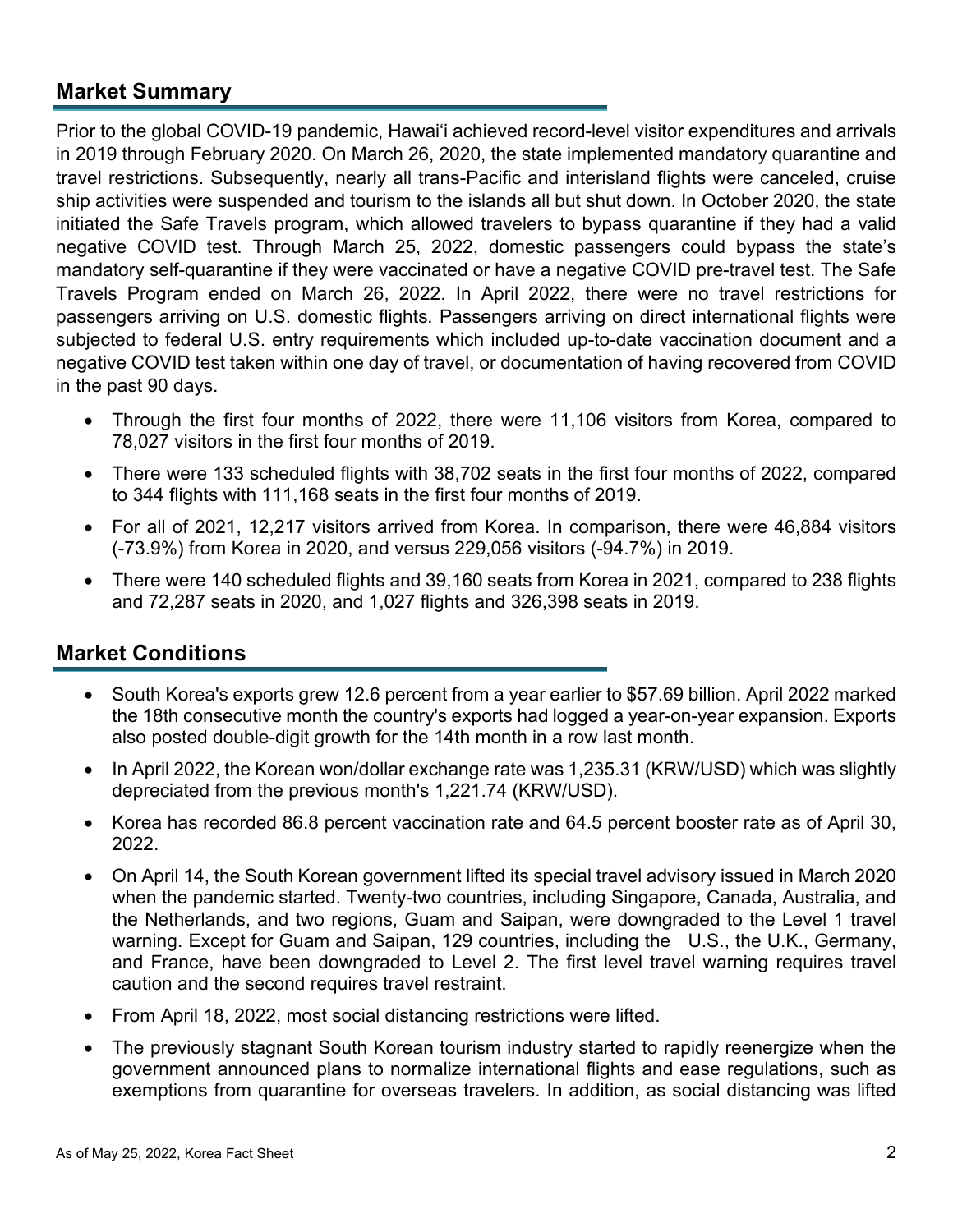from April 18, 2022, group travel reservations gradually increased. Overseas tour products also recorded significant sales growth.

- From March 11 to 20, 2022, the number of reservations for overseas travel products through Hana Tour reached 3,200, a 93.7 percent increase from the previous 10 days. During the same period, the number of overseas ticket reservations reached 7,300, more than double the number of product bookings.
- Demand increased further in April 2022. According to Very Good Tour, the number of reservations from April 1 to 17 reached 15,456, an increase of 12,784 from the same period a year ago. European tour reservations were made by 7,553 people, a healthy gain compared to 190 in the same period a year ago.
- According to Yellow Balloon Tour, ticket sales had jumped about 250 percent from the previous month.
- Walking Tours Trending for Millennials and Gen Z's according to Ministry of Culture, Sports and Tourism and the Korea Tourism Organization's 2021 Walking Tour Survey:
	- o The popularity of walking tours among South Koreans is on the rise, with the number of people in their 20s stepping out rising by 1.4 percent to 34.7 percent in 2021, compared to 2020.
	- $\circ$  The reasons given for participating in walking tours were "promoting physical health (67.6%)," "communion with nature (52.3%)," and "relieving stress (50.9%)," the latter a stronger focus of the younger generation.
	- o Key factors involved in selecting a walking tour destination were "attraction of natural scenery (91.5%)," "diversity of attractions (88.8%)", "course management status (88.3%)" and "road safety (88.1%)."
- Airlift: Korean Air is operating 3 weekly flights. Asiana Airlines resumed operations on April 3, 2022, and is operating 3 times a week. Hawaiian Airlines is operating 4 weekly flights.

|                   |         |        |        | YTD Apr. | YTD Apr. | % Change |
|-------------------|---------|--------|--------|----------|----------|----------|
| Korea (by Air)    | 2019    | 2020   | 2021P  | 2022P    | 2021P    | YTD      |
| O'ahu             | 225,488 | 46,133 | 11,196 | 10,598   | 1,020    | 938.7%   |
| Maui County       | 29,619  | 4,711  | 1,387  | 1,447    | 119      | 1114.9%  |
| Maui              | 29,303  | 4,668  | 1,352  | 1,424    | 115      | 1140.3%  |
| Moloka'i          | 846     | 71     | 36     | 24       |          | NA.      |
| Lāna'i            | 499     | 105    | 14     | 40       |          | 843.9%   |
| Kaua'i            | 7,191   | 1,361  | 342    | 350      | 32       | 1001.3%  |
| Island of Hawai'i | 25,273  | 6,923  | 1,372  | 1,741    | 144      | 1109.9%  |

## **Airlift: Scheduled Seats and Flights**

| Scheduled | 2022        |          |                              | 2022   |         |       |       |             | %CHANGE |              |       |       |              |       |        |
|-----------|-------------|----------|------------------------------|--------|---------|-------|-------|-------------|---------|--------------|-------|-------|--------------|-------|--------|
| seats     | $\sim$<br>U | ∩∩<br>Q2 | $\tilde{\phantom{a}}$<br>سرر | Q4     | Annual  | 0١    | Q2    | $\sim$<br>₩ | Q4      | <b>Annua</b> | Ο1    | Q2    | $\sim$<br>Q3 | (J4   | Annual |
| Seoul     | 25.636      | 51.205   | 78.414                       | 93.538 | 248.793 | 3.614 | 6.950 | 10.008      | 18.588  | 39,160       | 609.4 | 636.8 | 683.5        | 403.2 | 535.3  |

Source: DBEDT analysis based on scheduled seats from Diio Mi flight schedules as of April 26, 2022, subject to change.

| Scheduled      | 2022              |               |         |                      | 2022         |  |              |                                         |      | %CHANGE |       |               |             |       |       |
|----------------|-------------------|---------------|---------|----------------------|--------------|--|--------------|-----------------------------------------|------|---------|-------|---------------|-------------|-------|-------|
| <b>flights</b> |                   | $\sim$<br>WZ. | r.<br>w | ىر ،<br>-            | Annua        |  | $\sim$<br>JZ | $\sim$<br>w                             | . J4 | Annua   | U     | - -<br>∠ی     | $\sim$<br>w | Q4    | Annua |
| Seou           | $^{\circ}$<br>ັບເ | 163           | 245     | $\sim$ $\sim$<br>៴៲៴ | 040<br>ے ا O |  | ້            | $\sim$<br>$\overline{\mathbf{z}}$<br>ບບ | v.   | 140     | 600.0 | rr00<br>552.0 | 580.6       | 374.2 | 480.0 |

Source: DBEDT analysis based on scheduled flights from Diio Mi flight schedules as of April 26, 2022, subject to change.